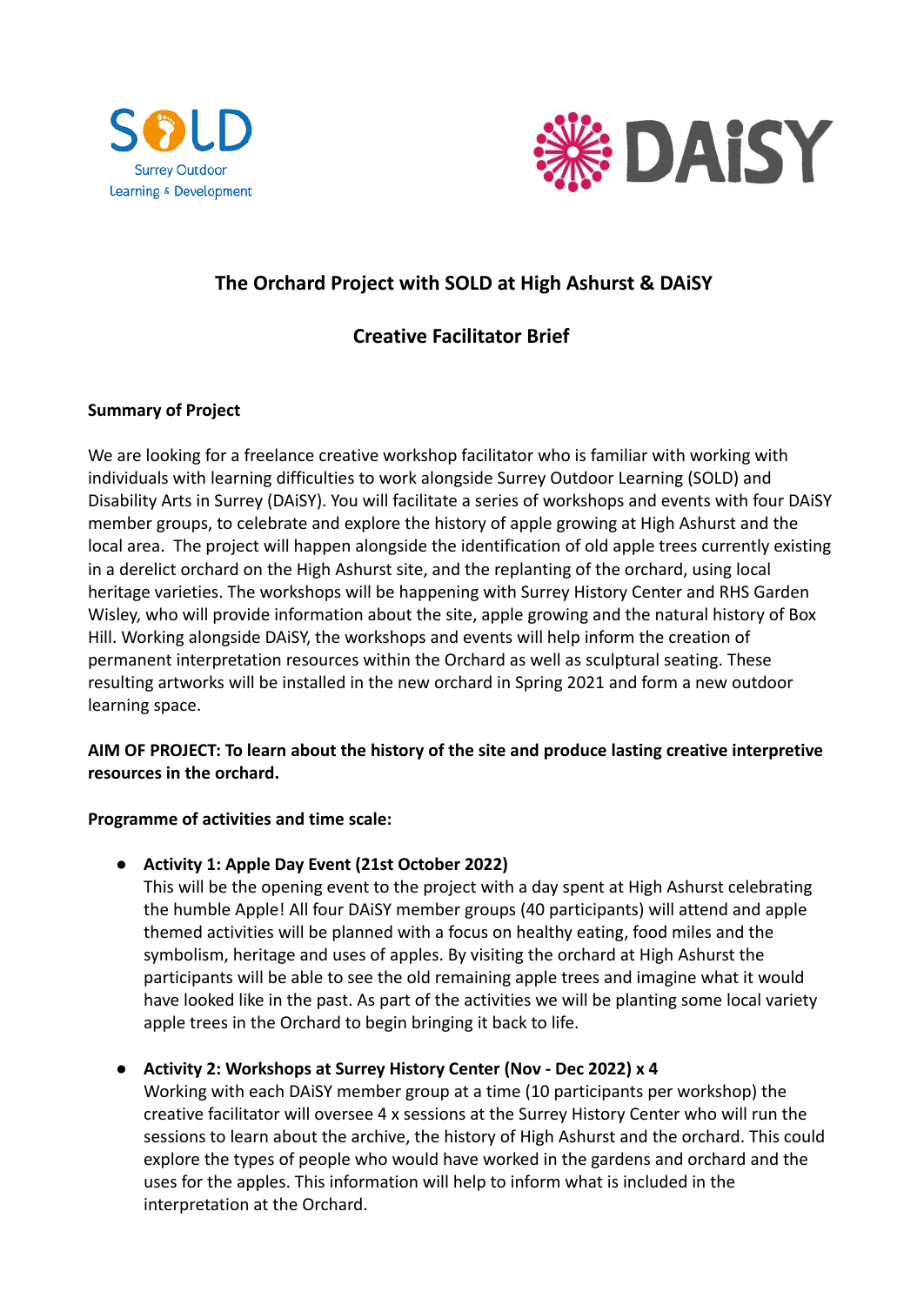### **● Activity 3: Workshops at RHS Wisley (Jan - Feb 2023) x 4**

Working with each DAiSY member group at a time (10 participants per workshop) the creative facilitator will oversee 4 x sessions at RHS Wisley. There they will learn about different types of apples, and the specific varieties that will be planted at High Ashurst. There may also be an opportunity to access the RHS Wisley archive to explore apple artwork. Again these visits and the information gathered will help to inform what is included in the interpretation at the Orchard

## **● Activity 4: Wassailing Events at SOLD High Ashurst (Feb 2023)**

This event will bring all the groups together for a celebration of the orchard and will be open to all DAiSY member groups. We will be doing a wassail for the apple trees that were planted at the beginning of the project as well as planting the grafted trees from Wisley. This will also be an opportunity to collate further ideas for the sculptural seating and interpretation.

**● Activity 5: Final Opening of the new Orchard (April 2023)** This will be an opening event for the new orchard and newly installed artworks and interpretation.

### **Timescale: Sept '22 - April '23**

Project planning will begin in September with the first activity, Apple Day, happening on October 21st 2022. We will then need to work with Surrey History Center and RHS Wisley to run four workshops at each site between November and January. The Wassailing event will take place in early February 2023. The project will conclude in April 2023 with the opening event at High Ashurst.

#### **Fees breakdown:**

The Creative Facilitator will be paid a day rate of £200 for 21 days with a total fee of £4,200.

Activity 1: Apple Day Event = 2 days prep + 1 day on site event = **3 days** Activity 2: Workshops at Surrey History Center = 2 days prep + 4 onsite workshops = **6 days** Activity 3: Workshops at RHS Wisley = 2 days prep + 4 onsite workshops = **6 days** Activity 4: Wassailing Events at High Ashurst = 2 days prep + 1 day on site event = **3 days** Activity 4: Final Opening of the new Orchard = 2 days prep + 1 day on site event = **3 days**

#### **Requirements:**

Required

- Experience of running workshops with individuals with learning disabilities
- Familiar with and considerate of access needs and requirements
- Background in creative practices
- Full and enhanced DBS
- Excellent communication and presentation skills
- Enthusiasm for the project and themes
- Familiar and comfortable with collaboration
- Flexible and adaptable
- Friendly and fun!